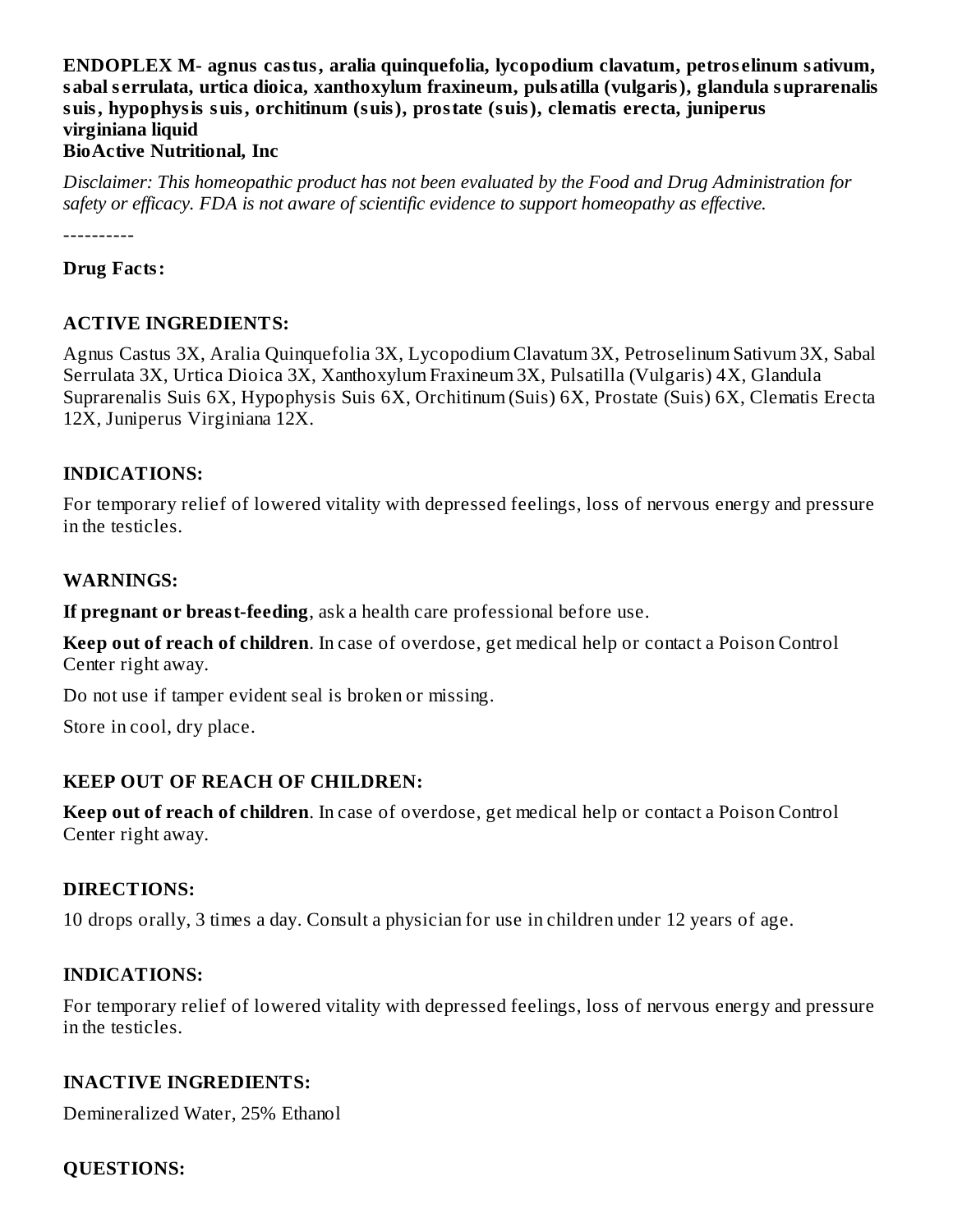Distributed by: BioActive Nutritional, Inc. 1803 N. Wickham Rd. Melbourne, FL 32935 bioactivenutritional.com

#### **PACKAGE LABEL DISPLAY:**

**BIO**Active **Nutritional**

#### **ENDOPLEX M**

#### **HOMEOPATHIC**

**1 FL OZ (30 ml)**

# **H**BIOActiveNutritional

WARNINGS: If pregnant or breast-feeding, ask a health care professional before use. Keep out of reach of children. In case of overdose, get medical help or contact a Poison Control Center right away. Do not use if tamper evident seal is broken or missing. Store in a cool, dry place.

#### LOT:

Distributed by: BioActive Nutritional, Inc. 1803 N. Wickham Rd. Melbourne, FL 32935 bioactivenutritional.com

## **ENDOPLEX M**

#### **HOMEOPATHIC**

**ACTIVE INGREDIENTS:** Agnus Castus 3X, Aralia Quinquefolia 3X, Lycopodium Clavatum 3X, Petroselinum Sativum 3X, Sabal Serrulata 3X, Urtica Dioica 3X, Xanthoxylum Fraxineum 3X, Pulsatilla 4X, Glandula Suprarenalis Suis 6X, Hypophysis Suis 6X, Orchitinum 6X, Prostate 6X, Clematis Erecta 12X, Juniperus Virginiana 12X.

> **INACTIVE INGREDIENTS:** Demineralized Water, 25% Ethanol

### 1 FL OZ (30 ml)

#### INDICATIONS:

For temporary relief of lowered vitality with depressed feelings, loss of nervous energy and pressure in the testicles.

#### **DIRECTIONS:**

10 drops orally, 3 times a day. Consult a physician for use in children under 12 years of age.

#### **ENDOPLEX M**

agnus castus, aralia quinquefolia, lycopodium clavatum, petroselinum sativum, sabal serrulata, urtica dioica, xanthoxylum fraxineum, pulsatilla (vulgaris), glandula suprarenalis suis, hypophysis suis, orchitinum (suis), prostate (suis), clematis erecta, juniperus virginiana liquid

| <b>Product Information</b> |                |                    |                |  |
|----------------------------|----------------|--------------------|----------------|--|
| <b>Product Type</b>        | HUMAN OTC DRUG | Item Code (Source) | NDC:43857-0508 |  |
| Route of Administration    | ORAL           |                    |                |  |

| <b>Active Ingredient/Active Moiety</b>                                                        |                                              |                                 |  |  |  |
|-----------------------------------------------------------------------------------------------|----------------------------------------------|---------------------------------|--|--|--|
| <b>Ingredient Name</b>                                                                        | <b>Basis of Strength</b>                     | Strength                        |  |  |  |
| <b>CHASTE TREE (UNII: 433OSF3U8A) (CHASTE TREE - UNII:433OSF3U8A)</b>                         | <b>CHASTE TREE</b>                           | $3 [hp_X]$<br>in $1 mL$         |  |  |  |
| AMERICAN GINSENG (UNII: 8W75VCV53Q) (AMERICAN GINSENG -<br>UNII:8 W75 VC V53Q)                | <b>AMERICAN GINSENG</b>                      | $3 [hp_X]$<br>in $1 \text{ mL}$ |  |  |  |
| LYCOPODIUM CLAVATUM SPORE (UNII: C88X29Y479) (LYCOPODIUM CLAVATUM<br>SPORE - UNII:C88X29Y479) | LYCOPODIUM CLAVATUM 3 [hp_X]<br><b>SPORE</b> | in $1 mL$                       |  |  |  |